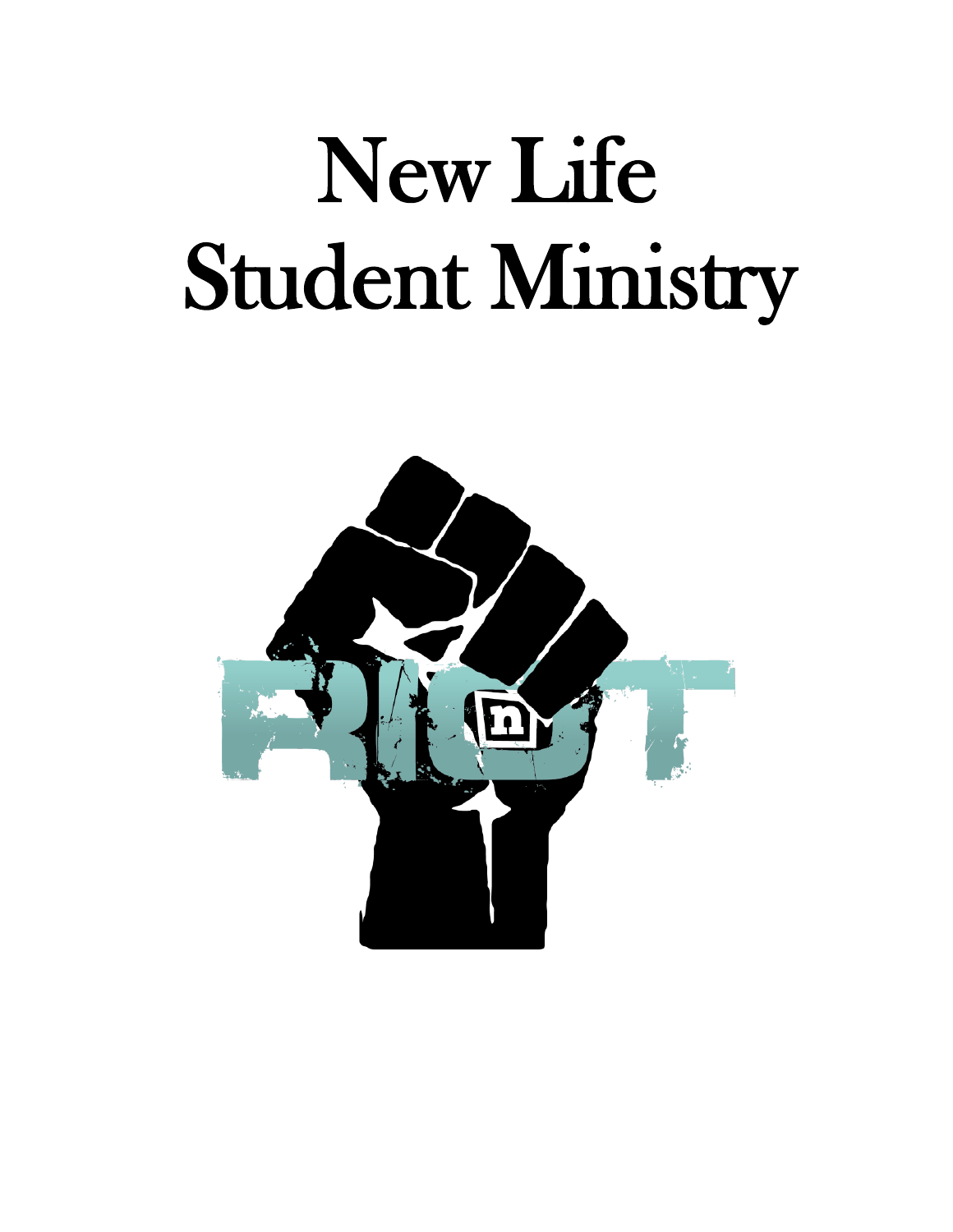# Leader Application

# **Volunteer Leader Description and Expectations**

#### **New Life Student Ministry Leaders are:**

- ACTIVE FOLLOWERS OF CHRIST.
	- He/She is someone who knows Jesus Christ as their personal Lord and Savior and is actively living out their faith.
	- They are actively involved in a Church Parish (preferably New Life).
- RELATIONAL. They love youth and desire to help them begin, develop and grow a relationship with the Lord.
	- ENGAGING students. Do not wait for them to come up to you. Go to them.
	- Always LOOKING for the new person or someone who looks like they are feeling left out
	- FOLLOWING UP with students from with whom you had interactions
	- INVITING students to come and participate with you
	- PRAYING for students on a daily basis
- TEACHABLE. They are willing to devote the necessary time to training and direct ministry with kids.

#### **Core Leadership Principles:** (every leader should know these backwards and forwards)

- 1. Prayer is our work; ministry is merely the fruit of that work.
- 2. We can only take others as far as we have allowed ourselves to journey in Christ
- 3. Kids remember how we made them feel, and what they saw in us not anything we taught them up front. Therefore, it is our relationships, not our programs that truly bear fruit.
- 4. Work together in unison with team members. Be encouraging and uplifting at all time.

## **Opportunities to Serve:**

- Leading or Co-Leading a Small Group
- Leading or Co-Leading a Home Group
- Friday Night "Hangout"
- Sunday Night Team
- Planning Special Events (ie, Super Bash, Social Events or Service Opportunities)
- Youth Worship Team
- Camp Trips (Weekend Retreats, Summer camps, and Summer Mission Trip)

## **What am I committing to?**

- Team Meetings (1 hour a month)
- Sunday Night Program (3 hours a week)
- Special Events (as needed)
- Service Opportunities (at least once a quarter)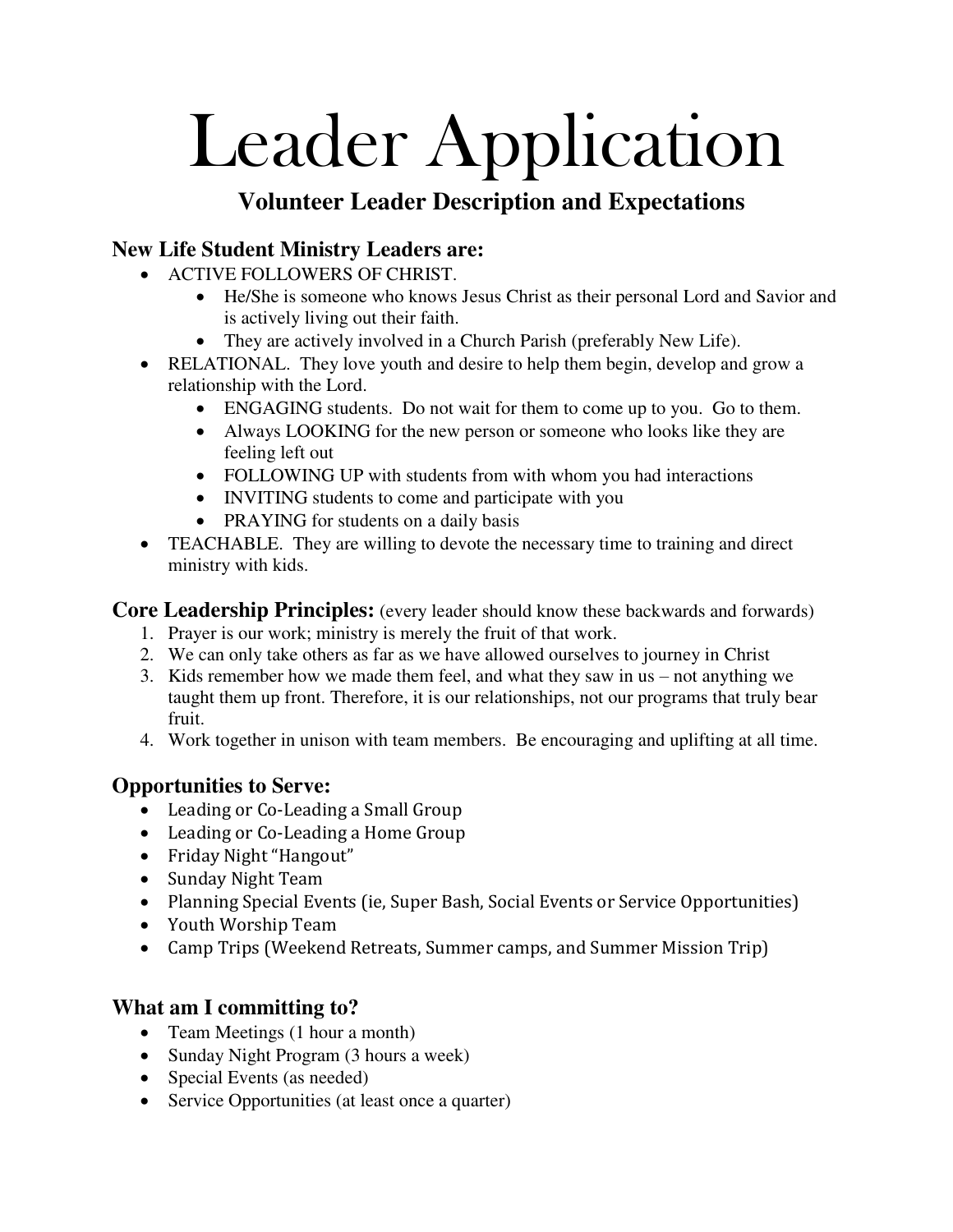#### **This is a minimum, 1-year commitment**

Students need consistency. The ability for you, as a leader, to show up for students is huge in your relationship with students. Pray hard about your commitment and ability to participate with student ministry.

# **Personal and Spiritual History**

#### **I. Personal Information:**

|                                                   |                                                        | $\overline{\mathrm{Zip:}}$ |  |
|---------------------------------------------------|--------------------------------------------------------|----------------------------|--|
|                                                   |                                                        |                            |  |
|                                                   |                                                        |                            |  |
| <b>Marital Status:</b><br>____ Married ___ Single |                                                        |                            |  |
| <b>II. Employment and Education:</b>              |                                                        |                            |  |
| Are You (check all that apply):                   |                                                        |                            |  |
|                                                   | __ Employed Full-Time __ Employed Part-Time __ Student |                            |  |

If Employed, fill out the information below:

| <b>Employer:</b> | <b>Position:</b> | <b>Dates Employed:</b> | <b>Phone Number:</b> |
|------------------|------------------|------------------------|----------------------|
|                  |                  |                        |                      |

If a Student, fill out the information below:

| School: | Year: |
|---------|-------|
|         |       |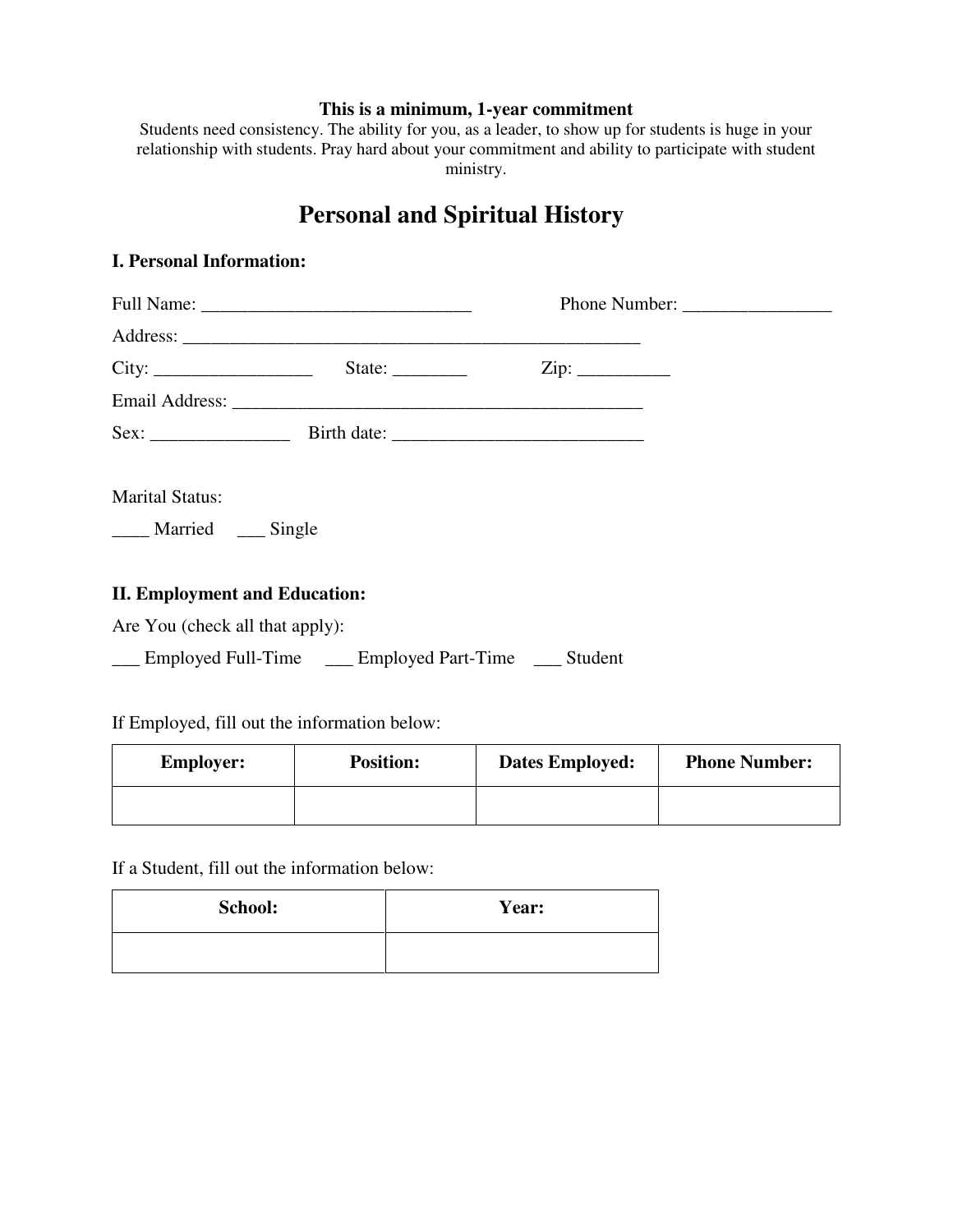#### **III. Ministry Questions:**

| Have you ever worked with Middle or High School Students before? ____ Yes |  |
|---------------------------------------------------------------------------|--|
| If Yes, in what capacity:                                                 |  |

\_\_\_\_\_\_\_\_\_\_\_\_\_\_\_\_\_\_\_\_\_\_\_\_\_\_\_\_\_\_\_\_\_\_\_\_\_\_\_\_\_\_\_\_\_\_\_\_\_\_\_\_\_\_\_\_\_\_\_\_\_\_\_\_\_\_\_\_\_\_\_\_\_\_\_\_\_\_

\_\_\_\_\_\_\_\_\_\_\_\_\_\_\_\_\_\_\_\_\_\_\_\_\_\_\_\_\_\_\_\_\_\_\_\_\_\_\_\_\_\_\_\_\_\_\_\_\_\_\_\_\_\_\_\_\_\_\_\_\_\_\_\_\_\_\_\_\_\_\_\_\_\_\_\_\_\_

\_\_\_\_\_\_\_\_\_\_\_\_\_\_\_\_\_\_\_\_\_\_\_\_\_\_\_\_\_\_\_\_\_\_\_\_\_\_\_\_\_\_\_\_\_\_\_\_\_\_\_\_\_\_\_\_\_\_\_\_\_\_\_\_\_\_\_\_\_\_\_\_\_\_\_\_\_\_

\_\_\_\_\_\_\_\_\_\_\_\_\_\_\_\_\_\_\_\_\_\_\_\_\_\_\_\_\_\_\_\_\_\_\_\_\_\_\_\_\_\_\_\_\_\_\_\_\_\_\_\_\_\_\_\_\_\_\_\_\_\_\_\_\_\_\_\_\_\_\_\_\_\_\_\_\_\_

| Have you had any ministry experience before? ___ Yes ____ No |  |  |
|--------------------------------------------------------------|--|--|
|--------------------------------------------------------------|--|--|

If Yes, list past experiences:

What would you consider to be your spiritual gifts?

A. Caring for the needy (Romans 12:7-8)

B. Serving (1 Corinthians 12:28)

D. Administration (1 Corinthians 12:28)

E. Teaching (1 Corinthians 1:17)

C. Encouragement

What do you see as your areas of strength? What can you add to our Leadership Team?

In order for you to feel like you are being effective in ministry, what are some areas do you need

\_\_\_\_\_\_\_\_\_\_\_\_\_\_\_\_\_\_\_\_\_\_\_\_\_\_\_\_\_\_\_\_\_\_\_\_\_\_\_\_\_\_\_\_\_\_\_\_\_\_\_\_\_\_\_\_\_\_\_\_\_\_\_\_\_\_\_\_\_\_\_\_\_\_\_\_\_\_

\_\_\_\_\_\_\_\_\_\_\_\_\_\_\_\_\_\_\_\_\_\_\_\_\_\_\_\_\_\_\_\_\_\_\_\_\_\_\_\_\_\_\_\_\_\_\_\_\_\_\_\_\_\_\_\_\_\_\_\_\_\_\_\_\_\_\_\_\_\_\_\_\_\_\_\_\_\_

\_\_\_\_\_\_\_\_\_\_\_\_\_\_\_\_\_\_\_\_\_\_\_\_\_\_\_\_\_\_\_\_\_\_\_\_\_\_\_\_\_\_\_\_\_\_\_\_\_\_\_\_\_\_\_\_\_\_\_\_\_\_\_\_\_\_\_\_\_\_\_\_\_\_\_\_\_\_

training?

A. Personal Devotional Time B. Leading "Up Front" (ie. Giving Announcements, Leading Skits or Mixers) C. How to Give a Talk

D. How to lead a Small Group

E. How to take students deeper in Christ

F. How to begin relationships with teenagers

What is the best way for a leader to encourage you? A. In front of people B. With a note C. By just saying thank you D. A small gift (like a cup of coffee)

What was one time you felt hurt, unloved, or underappreciated by a leader? How did you react? \_\_\_\_\_\_\_\_\_\_\_\_\_\_\_\_\_\_\_\_\_\_\_\_\_\_\_\_\_\_\_\_\_\_\_\_\_\_\_\_\_\_\_\_\_\_\_\_\_\_\_\_\_\_\_\_\_\_\_\_\_\_\_\_\_\_\_\_\_\_\_\_\_\_\_\_\_\_

\_\_\_\_\_\_\_\_\_\_\_\_\_\_\_\_\_\_\_\_\_\_\_\_\_\_\_\_\_\_\_\_\_\_\_\_\_\_\_\_\_\_\_\_\_\_\_\_\_\_\_\_\_\_\_\_\_\_\_\_\_\_\_\_\_\_\_\_\_\_\_\_\_\_\_\_\_\_

\_\_\_\_\_\_\_\_\_\_\_\_\_\_\_\_\_\_\_\_\_\_\_\_\_\_\_\_\_\_\_\_\_\_\_\_\_\_\_\_\_\_\_\_\_\_\_\_\_\_\_\_\_\_\_\_\_\_\_\_\_\_\_\_\_\_\_\_\_\_\_\_\_\_\_\_\_\_

\_\_\_\_\_\_\_\_\_\_\_\_\_\_\_\_\_\_\_\_\_\_\_\_\_\_\_\_\_\_\_\_\_\_\_\_\_\_\_\_\_\_\_\_\_\_\_\_\_\_\_\_\_\_\_\_\_\_\_\_\_\_\_\_\_\_\_\_\_\_\_\_\_\_\_\_\_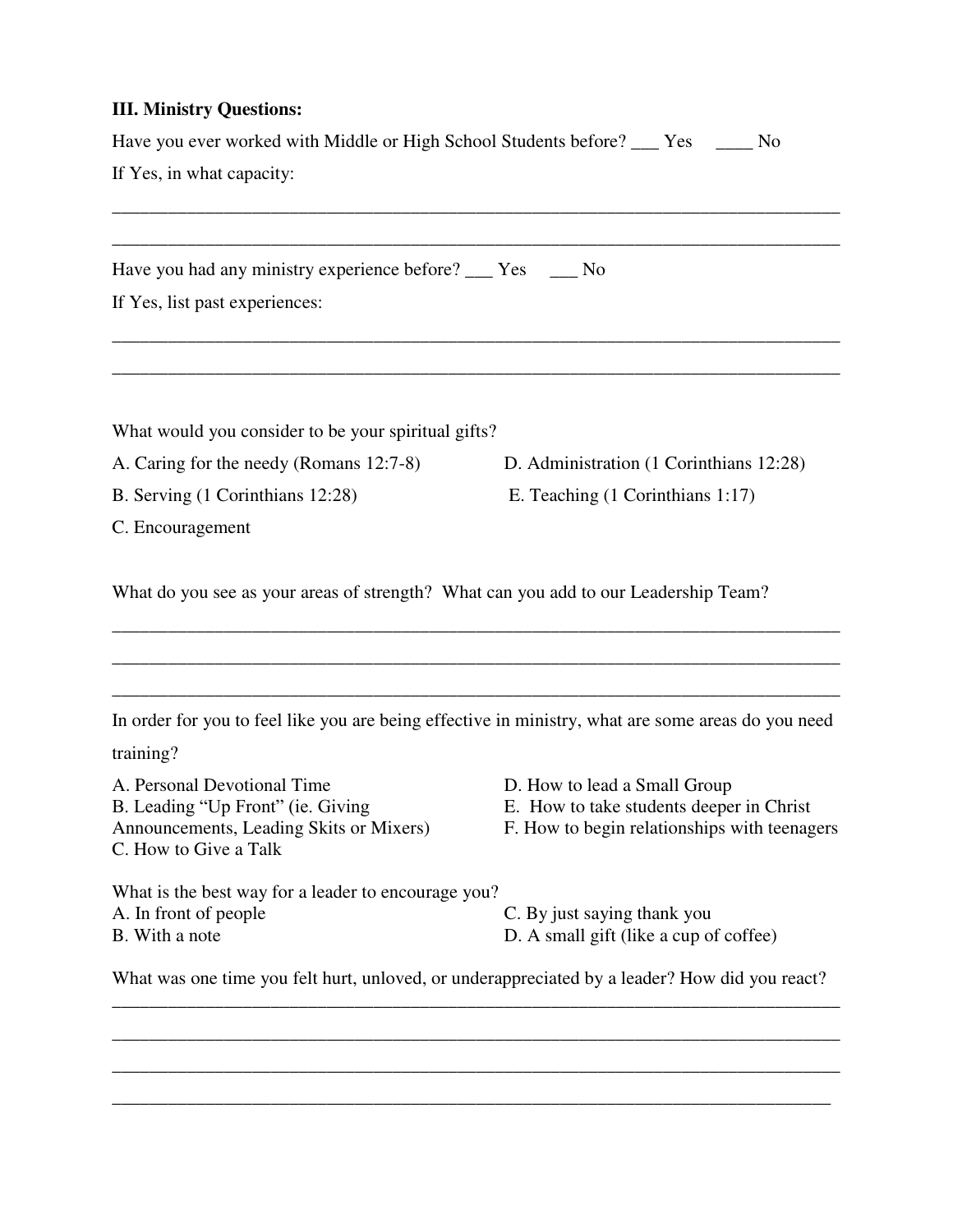What is an effective way for you to receive advice/constructive criticism to help you grow as a leader?

| A. Be up front with what needs to change,                                   | C. An email would be great                                                          |
|-----------------------------------------------------------------------------|-------------------------------------------------------------------------------------|
| whatever the situation<br>B. Make it personal and away from other<br>people | D. simple "reminders" to everyone before<br>group to refresh what needs to be done. |
| In a group setting, where do you see yourself?                              |                                                                                     |
| A. Leading a game up front                                                  | C. Sitting with 2 or 3 other people                                                 |
| B. Giving a talk                                                            | D. Sitting in a large group                                                         |
|                                                                             |                                                                                     |

Which group would you prefer to work with, Middle School, High School or College? Why?

\_\_\_\_\_\_\_\_\_\_\_\_\_\_\_\_\_\_\_\_\_\_\_\_\_\_\_\_\_\_\_\_\_\_\_\_\_\_\_\_\_\_\_\_\_\_\_\_\_\_\_\_\_\_\_\_\_\_\_\_\_\_\_\_\_\_\_\_\_\_\_\_\_\_\_\_\_\_

\_\_\_\_\_\_\_\_\_\_\_\_\_\_\_\_\_\_\_\_\_\_\_\_\_\_\_\_\_\_\_\_\_\_\_\_\_\_\_\_\_\_\_\_\_\_\_\_\_\_\_\_\_\_\_\_\_\_\_\_\_\_\_\_\_\_\_\_\_\_\_\_\_\_\_\_\_\_

\_\_\_\_\_\_\_\_\_\_\_\_\_\_\_\_\_\_\_\_\_\_\_\_\_\_\_\_\_\_\_\_\_\_\_\_\_\_\_\_\_\_\_\_\_\_\_\_\_\_\_\_\_\_\_\_\_\_\_\_\_\_\_\_\_\_\_\_\_\_\_\_\_\_\_\_\_\_

\_\_\_\_\_\_\_\_\_\_\_\_\_\_\_\_\_\_\_\_\_\_\_\_\_\_\_\_\_\_\_\_\_\_\_\_\_\_\_\_\_\_\_\_\_\_\_\_\_\_\_\_\_\_\_\_\_\_\_\_\_\_\_\_\_\_\_\_\_\_\_\_\_\_\_\_\_\_

\_\_\_\_\_\_\_\_\_\_\_\_\_\_\_\_\_\_\_\_\_\_\_\_\_\_\_\_\_\_\_\_\_\_\_\_\_\_\_\_\_\_\_\_\_\_\_\_\_\_\_\_\_\_\_\_\_\_\_\_\_\_\_\_\_\_\_\_\_\_\_\_\_\_\_\_\_\_

\_\_\_\_\_\_\_\_\_\_\_\_\_\_\_\_\_\_\_\_\_\_\_\_\_\_\_\_\_\_\_\_\_\_\_\_\_\_\_\_\_\_\_\_\_\_\_\_\_\_\_\_\_\_\_\_\_\_\_\_\_\_\_\_\_\_\_\_\_\_\_\_\_\_\_\_\_\_

\_\_\_\_\_\_\_\_\_\_\_\_\_\_\_\_\_\_\_\_\_\_\_\_\_\_\_\_\_\_\_\_\_\_\_\_\_\_\_\_\_\_\_\_\_\_\_\_\_\_\_\_\_\_\_\_\_\_\_\_\_\_\_\_\_\_\_\_\_\_\_\_\_\_\_\_\_\_

\_\_\_\_\_\_\_\_\_\_\_\_\_\_\_\_\_\_\_\_\_\_\_\_\_\_\_\_\_\_\_\_\_\_\_\_\_\_\_\_\_\_\_\_\_\_\_\_\_\_\_\_\_\_\_\_\_\_\_\_\_\_\_\_\_\_\_\_\_\_\_\_\_\_\_\_\_\_

\_\_\_\_\_\_\_\_\_\_\_\_\_\_\_\_\_\_\_\_\_\_\_\_\_\_\_\_\_\_\_\_\_\_\_\_\_\_\_\_\_\_\_\_\_\_\_\_\_\_\_\_\_\_\_\_\_\_\_\_\_\_\_\_\_\_\_\_\_\_\_\_\_\_\_\_\_

 $\mathcal{L}_\mathcal{L} = \{ \mathcal{L}_\mathcal{L} = \{ \mathcal{L}_\mathcal{L} = \{ \mathcal{L}_\mathcal{L} = \{ \mathcal{L}_\mathcal{L} = \{ \mathcal{L}_\mathcal{L} = \{ \mathcal{L}_\mathcal{L} = \{ \mathcal{L}_\mathcal{L} = \{ \mathcal{L}_\mathcal{L} = \{ \mathcal{L}_\mathcal{L} = \{ \mathcal{L}_\mathcal{L} = \{ \mathcal{L}_\mathcal{L} = \{ \mathcal{L}_\mathcal{L} = \{ \mathcal{L}_\mathcal{L} = \{ \mathcal{L}_\mathcal{$ 

#### **IV. Other Questions:**

How long have you been a Christian? \_\_\_\_\_\_\_\_\_

How did you become a Christian?

Currently, on a scale of 1 (highest) to 5 (lowest) how would you rate your relationship with Christ? Why?

How would others describe you? \_\_\_\_\_\_\_\_\_\_\_\_\_\_\_\_\_\_\_\_\_\_\_\_\_\_\_\_\_\_\_\_\_\_\_\_\_\_\_\_\_\_\_\_\_\_\_\_\_\_\_